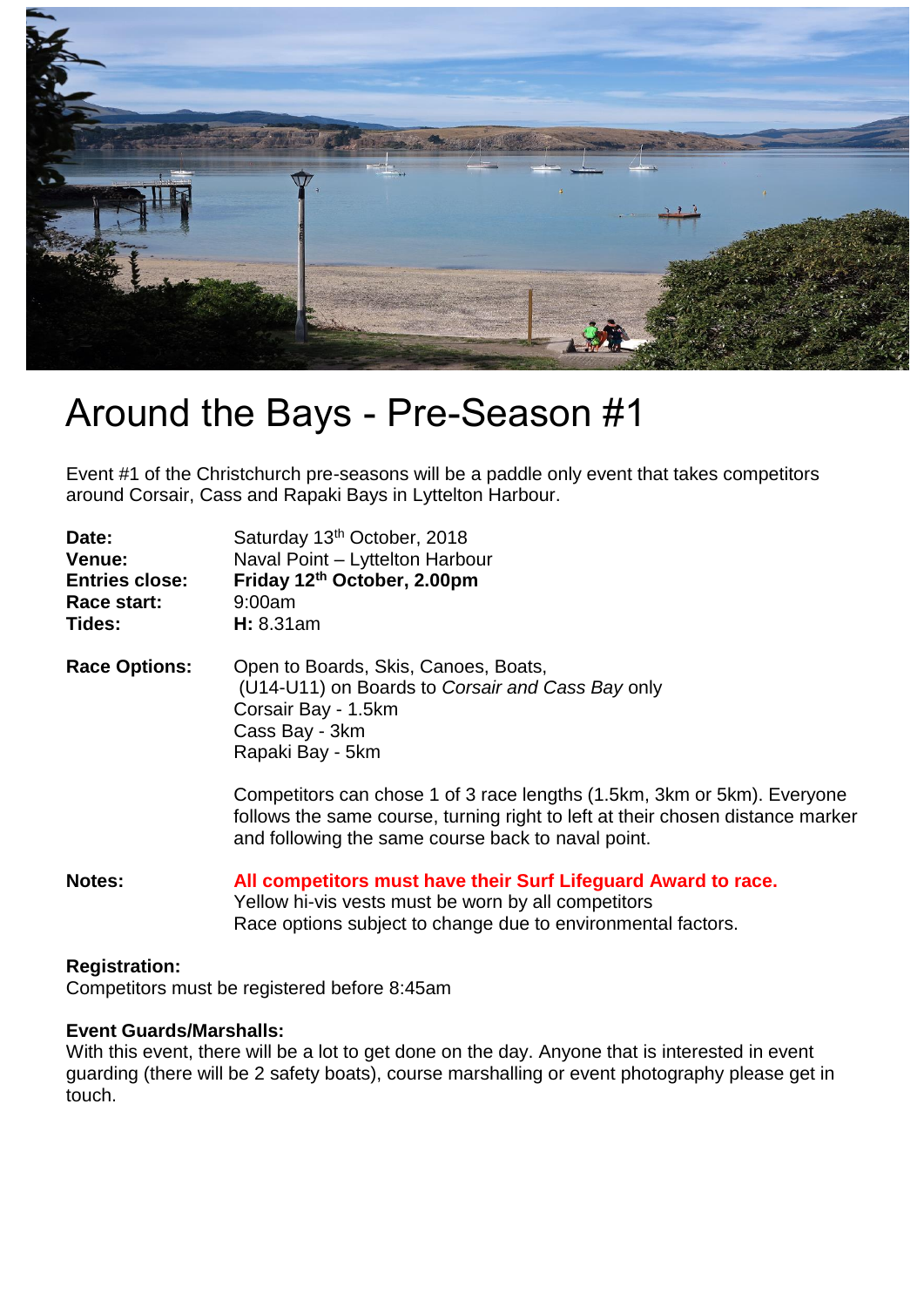

There will be a full safety briefing on the day. Please contact me if you have any questions.

At all times the latest information for this event will be available on the SLSNZ Events Calendar section of the SLSNZ website [www.surflifesaving.org.nz/calendar.](http://www.surflifesaving.org.nz/calendar)

Scotty Roberts Sport Manager – Christchurch/Tasman Surf Life Saving New Zealand

- a PO Box 22 528, Christchurch 8140
- t 03 388 4999
- m 027 557 1013
- w [surflifesaving.org.nz](http://surflifesaving.org.nz/)